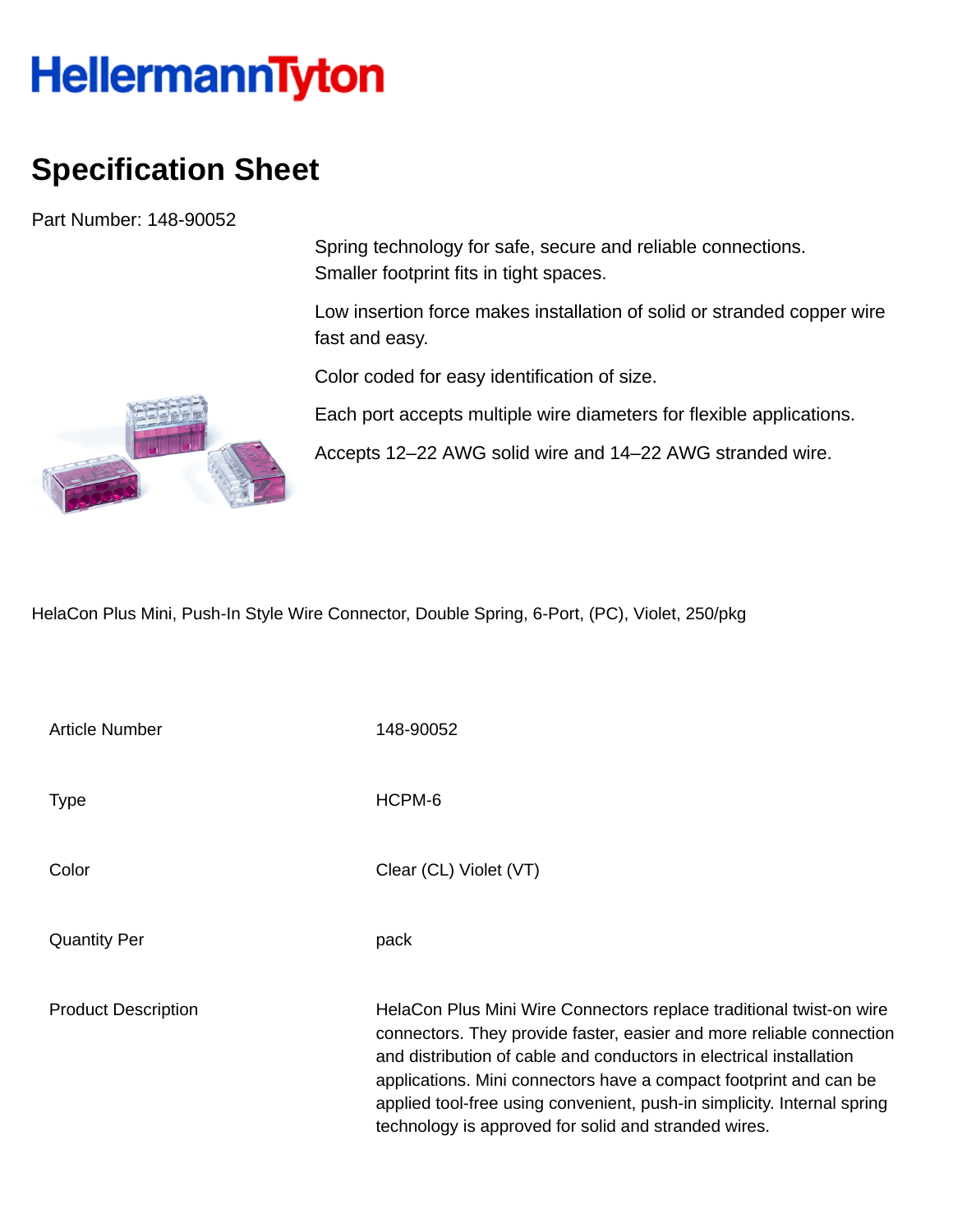| <b>Short Description</b> | HelaCon Plus Mini, Push-In Style Wire Connector, Double Spring,<br>6-Port, (PC), Violet, 250/pkg |  |  |  |
|--------------------------|--------------------------------------------------------------------------------------------------|--|--|--|
| <b>Global Part Name</b>  | HCPM-6-PC-CL/VT                                                                                  |  |  |  |
| Length L (Imperial)      | 0.65                                                                                             |  |  |  |
| Length L (Metric)        | 16.5                                                                                             |  |  |  |
| Width W (Imperial)       | 1.10                                                                                             |  |  |  |
| Width W (Metric)         | 28.0                                                                                             |  |  |  |
| Height H (Imperial)      | 0.30                                                                                             |  |  |  |
| Height H (Metric)        | 7.70                                                                                             |  |  |  |
| Depth D (Imperial)       | 0.65                                                                                             |  |  |  |
| Depth D (Metric)         | 16.5                                                                                             |  |  |  |
|                          |                                                                                                  |  |  |  |
| Material                 | Polycarbonate (PC)                                                                               |  |  |  |
| <b>Material Shortcut</b> | ${\sf PC}$                                                                                       |  |  |  |
| Flammability             | <b>UL 94 V-0</b>                                                                                 |  |  |  |
| Halogen Free             | Yes                                                                                              |  |  |  |